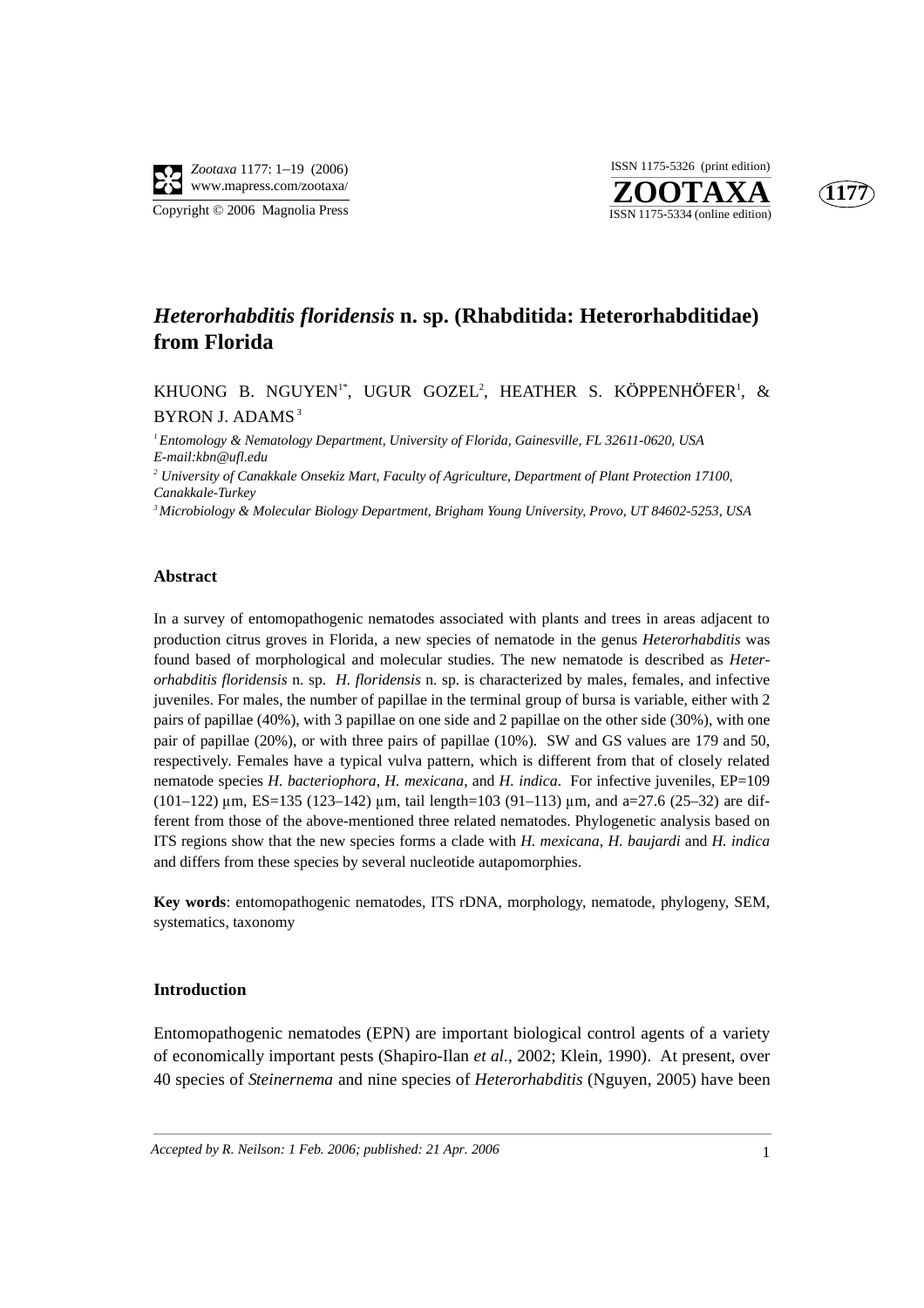**ZOOTAXA** reported, and the number of nominal species is increasing rapidly. In the years 2000–2005, fifteen species (twelve species of *Steinernema* and three species of *Heterorhabditis*) of EPN have been described. The rapid increase in the rate of EPN species descriptions is due to the potential new species have for improving biological control applications. Several biocontrol successes have been based on the discovery of new nematode species, (for example, the effectiveness of *Steinernema scapterisci* Nguyen & Smart, 1990, and *S. riobrave* Cabanillas *et al.,* 1994 against target insects).

> In searching for indigenous nematodes with potential to control the citrus root weevil (*Diaprepes abbreviatus*), a survey of nematodes associated with plants and trees in areas adjacent to production citrus groves in Florida was carried out. Several nematode isolates were found. Three hundred-eight samples were taken, of which 26 contained EPN (8.4%). Four samples (1.3%) contained *S. glaseri* (Steiner, 1929) Wouts, Mracek, Gerdin & Bedding, 1982, and 22 samples (7.1%) contained *Heterorhabditis* spp. Morphological and molecular studies showed that most *Heterorhabditis* isolates were *H. indica* Poinar, Karunaka & David, 1992, while one isolate from the survey represents a new species. The new species is described herein as *Heterorhabditis floridensis* n. sp.; the species is named after the state where the nematode was collected.

#### **Materials and methods**

#### *Light microscopy*

Nematodes were collected from the soil by the insect-baiting technique (Bedding  $\&$ Akhurst, 1975) and maintained in the laboratory on last instar *Galleria mellonella* (L.) larvae (Dutky *et al.,* 1964)*.* For morphological studies, ten larval *G. mellonella* were exposed to about 300 infective juveniles in a petri dish (100 x 15 mm) lined with two moistened filter papers. The first generation hermaphrodites and second-generation males and females were obtained by dissecting infected insects 4–5 days and 7–8 days respectively after the insects died. Third-stage infective juveniles (IJ) were obtained during the first 2 days after emerging from insect cadavers as suggested by Nguyen and Smart (1995a). All observations and measurements were performed within a week after collection. For light microscope observation, 20 males and females and 25 infective juveniles were examined live. Additional specimens of different stages were killed in warm water (40°C), and fixed in either TAF (Courtney et al., 1955) or lactophenol (Franklin & Goodey, 1949). These nematodes were used when more observations were needed to confirm the morphology or variation of some structures. Nematodes fixed in TAF were processed to glycerin using the Seinhorst method (Seinhorst, 1959). Type specimens were mounted in glycerin. Coverglass supports were used in all cases to avoid flattening of specimens.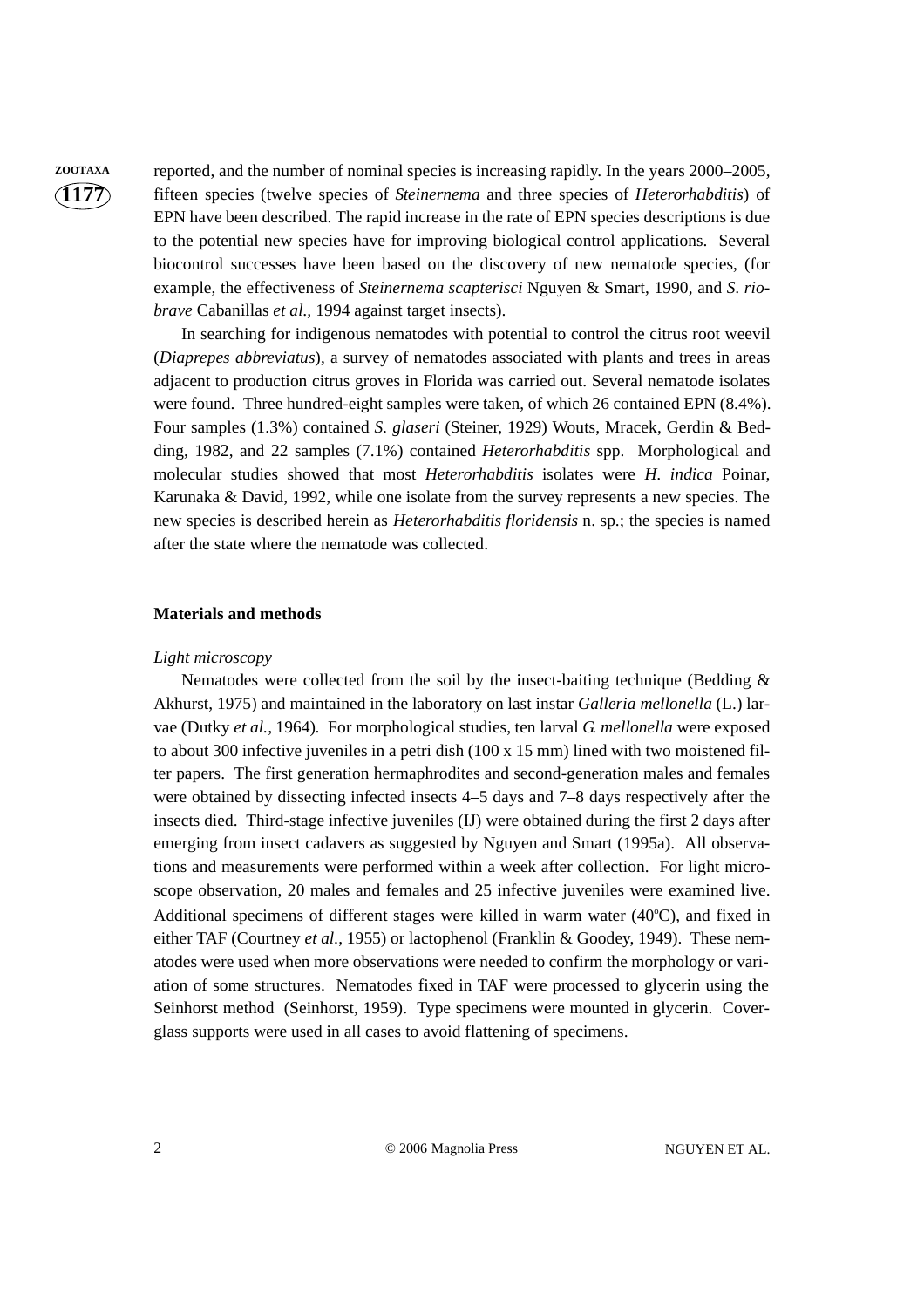#### *Morphology of bursa* **ZOOTAXA**

The nematodes were reared and collected as stated above. Living males were transferred into a small disc of lactophenol (with 0.002% acid Fuchsin) on a hot plate at 65– 70°C. After 30 minutes, a male was transferred to a drop of lactophenol on a glass slide. The anterior three fourths of the body was severed and removed. A coverglass was placed on top of the drop of lactophenol containing the posterior part of the nematode. The coverglass was moved slowly by a needle to rotate the nematode posterior part to a ventral view. Ten nematode males were observed.

#### *Scanning electron microscopy*

Adults and IJ were fixed in 3% glutaraldehyde buffered with 0.1 M sodium cacodylate at pH 7.2 for 24 hours at  $8^{\circ}$ C (Nguyen & Smart, 1995b). They were post-fixed with 2% osmium tetroxide solution for 12 hours at 25°C, dehydrated in a graded ethanol series, critical point dried with liquid CO<sub>2</sub>, mounted on SEM stubs, and coated with gold. Spicules and gubernacula were prepared as suggested by Nguyen and Smart (1995b).

#### *Molecular characterization*

*Heterorhabditis* species used in this study were: *Heterorhabditis bacteriophora* Poinar, 1975, strain HP88 (NCBI Genbank, Accession #AY321477), *H. baujardi* Phan, Subbotin, Nguyen & Moens, 2003, strain Vietnam (AF548768), *H. downesi* Stock, Griffin & Burnell, 2002, strain K122 (AY321482), *H. floridensis* n. sp. (DQ372922), *H. indica* Poinar, Karunakar & David, 1992, strain India (AY321483), *H. marelatus* Liu and Berry, 1996, strain OH10 (AY321479), *H. megidis* Poinar, Jackson & Klein 1987, strain AGC (AY321480), *H. mexicana* Nguyen, Shapiro-Ilan, Stuart, McCoy, James & Adams, 2004, strain MX4 (AY321478), and *H. zealandica* Poinar, 1990, strain Florida (AY321480), DNA was extracted from individual nematode and the entire internally transcribed spacer regions (ITS) were PCR amplified as described previously (Nguyen & Duncan, 2002; Nguyen *et al.*, 2001). PCR products were sequenced bidirectionally in their entirety. Internal primers used for sequencing were: 58P = 5'-ACGAATTGCAGACGCTTAG-3' (forward) and H58R = 5'-GTGCGTTCAAAACTTCACC-3' (reverse). The sequencing primers were designed with the Prime program of the Genetic Computer Group (GCG) Package, Madison, Wisconsin. Sequences of the complete ITS array were aligned to previously published sequences of the ITS1 region (Adams *et al.*, 1998) using the profile alignment option of Clustal X (Thompson *et al.*, 1997), then optimized manually in Mac-Clade 4.05 (Maddison & Maddison, 2002). Following alignment optimization, the partial sequences of the original alignment (Adams *et al.*, 1998) were removed from the matrix.

Phylogenetic analysis was performed using PAUP\* (Swofford, 2002). For the parsimony analysis, shortest trees were obtained using the branch and bound algorithm. Gaps in the matrix were treated as either missing data or a 5<sup>th</sup> base. *Pellioditis typica* (AF036946) and *Caenorhabditis elegans* (X03680) were used as outgroup taxa and to root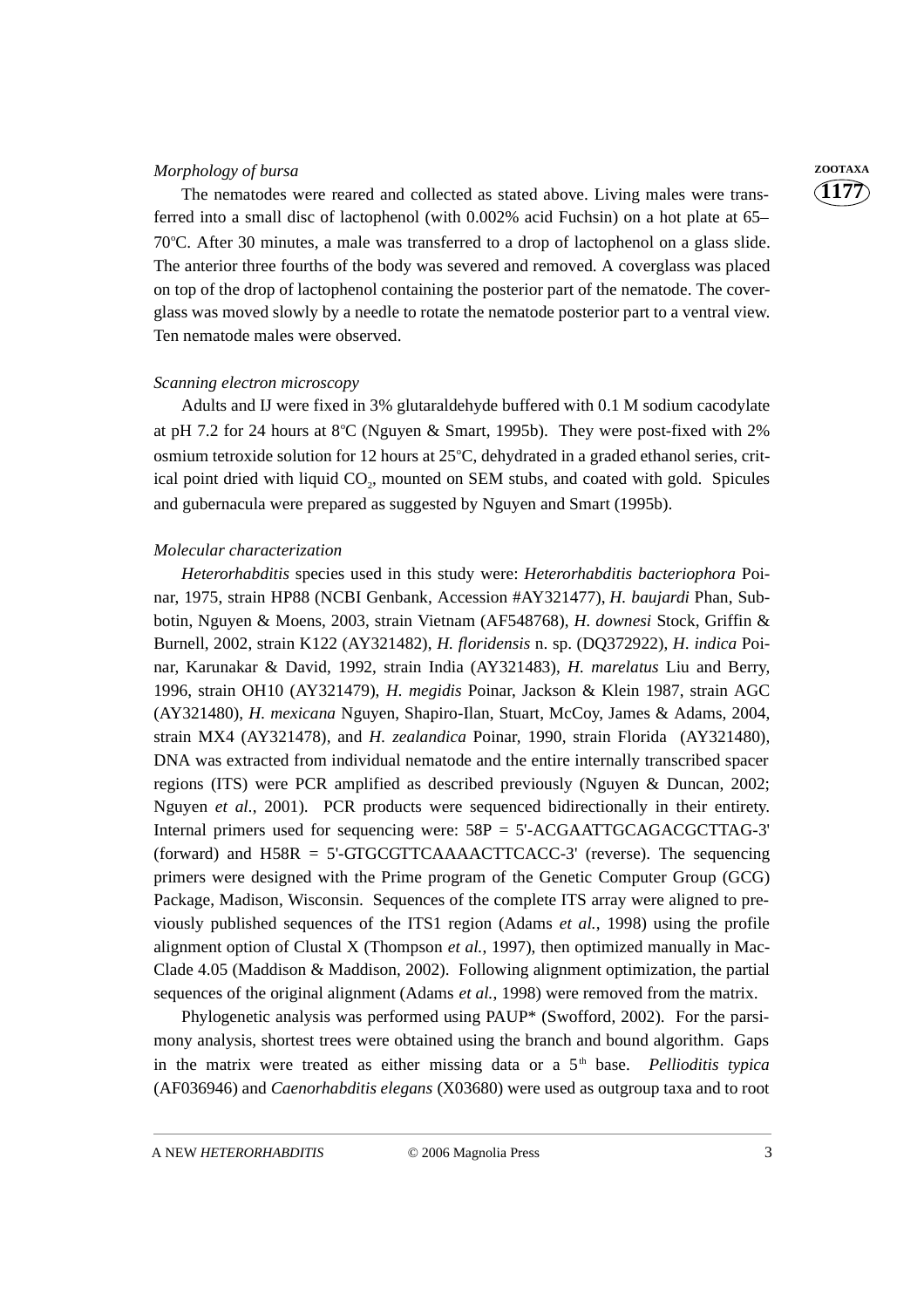**ZOOTAXA** the tree. Models of sequence evolution were evaluated using ModelTest 3.06 (Posada & Crandall, 1998) and favored the Hasegawa-Kishino-Yano model (Hasegawa *et al.*, 1985). The HKY+Γ model was used to correct for genetic distances in the construction of Neighbor Joining trees, and to search for the maximum likelihood solution (heuristic search, starting tree gained stepwise, stepwise addition sequence as-is, and TBR branch swapping).

#### *Heterorhabditis floridensis* **sp. n.**  (Figs. 1–7)

#### *Description*

*Male*: Measurements are in Table 1. Body curved ventrally when heat killed. Head truncate, sometimes slightly swollen. Labial papillae 6, cephalic papillae not observed. Amphid prominent. Stoma with sclerotized rod- or barrel-shaped cheilorhabdions; other rhabdions not distinguishable forming a funnel-shaped structure below cheilorhabdions. Pharynx with cylindrical corpus, metacorpus sometimes slightly enlarged. Nerve ring surrounding isthmus just anterior to basal bulb. Basal bulb with reduced valve. Cardia present, protruding into intestine. Excretory pore usually posterior to basal bulb. Testis monorchic, reflexed; distance from end of basal bulb to testis flexure variable. Vas deferens well developed. Spicules paired, separate, rostrum absent, ventral side usually flattened. Gubernaculum slightly curved ventrally. Bursa peloderan. The number of genital papillae from one to six (from anterior end) are unchanged and typical for *Heterorhabditis* spp. (Nguyen et al. 2004). The distribution of these papillae is variable. From anterior to posterior, pair one is well anterior to the cloaca, its tips reach beyond the bursal rim; pairs two and three usually (90%) occur in a group (Fig. 2F), sometimes (10%) separated (Fig. 2E). The two papillae standing immediately anterior to cloaca also reach beyond the bursal rim. Pairs four, five and six usually (40%) form a group separately, or papillae four and five form a group, with pair six standing separately (20%). These papillae are situated just posterior to the cloaca, with pair 4 curved outward (laterally). Frequently (40%), papillae four, five, six, and seven form a group (Fig. 3D). The number and distribution of papillae in the terminal group are also highly variable. The observation of papillae in the terminal group of ten bursa yield the following results:  $4/10$  (40%) with 2 pairs of papillae (Fig. 3B); 3/10 (30%) with 3 papillae on one side and 2 papillae on the other side (Fig. 3D); 2/ 10 (20%) with one pair of papillae Fig. 3A), and 1/10 (10%) with three pairs of papillae (Fig. 3C). In general, the first papilla in the terminal group is prominent; the last two papillae, if present, are weaker, shorter, or appear as small sclerotized dots. Under SEM observation, only pairs seven was seen in the terminal group; in one male eight pair were observed (Fig. 2D). In addition to bursal papillae, a pair of smaller papillae was observed on the posterior edge of the cloacal opening (Fig. 2F). The tail is conoid, slightly curved ventrally.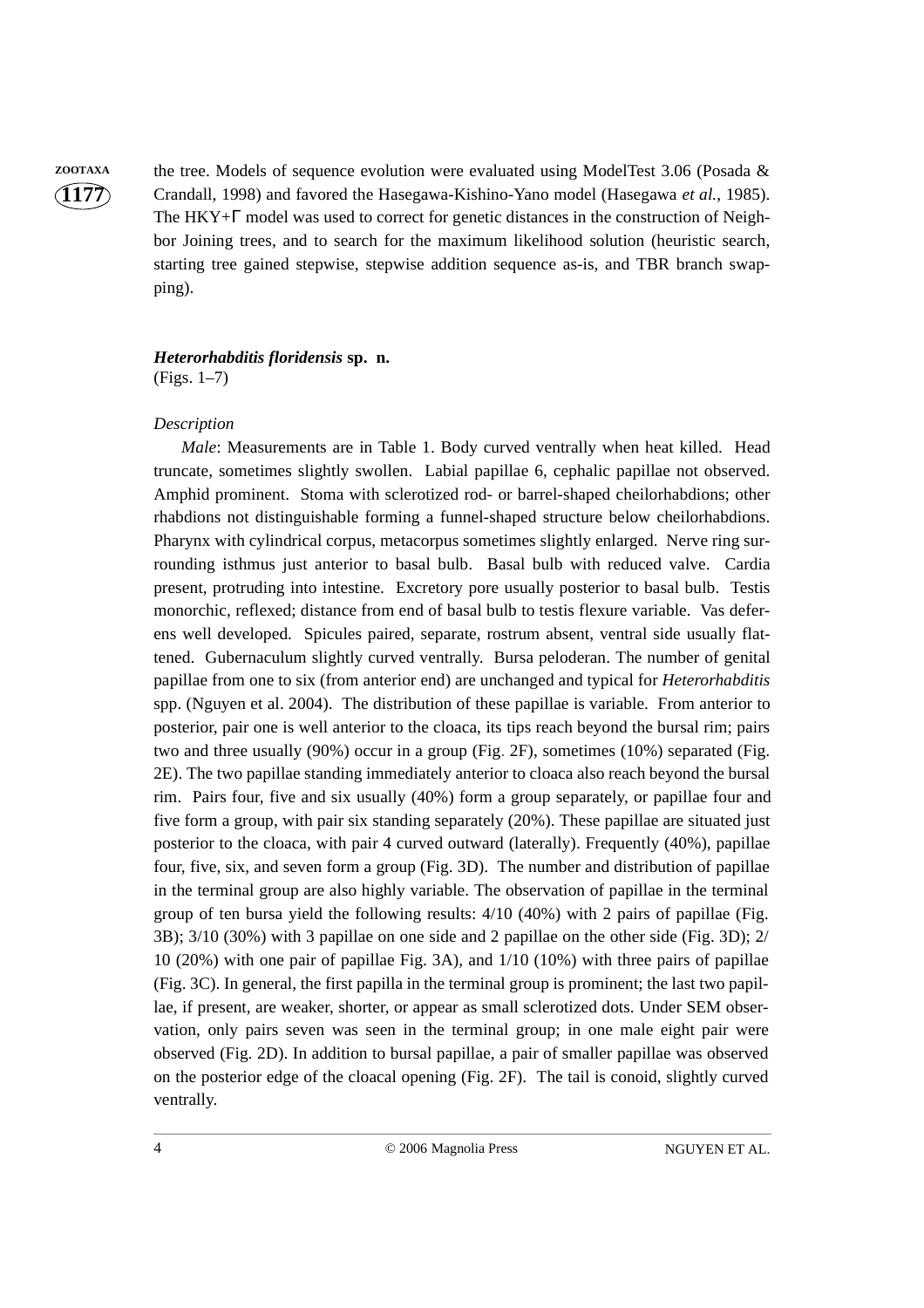

**FIGURE 1.** *Heterorhabditis floridensis* n. sp. A, B: Anterior and posterior regions of a hermaphrodite; C–E: Head and tail of a male; F–G: Infective juvenile; E: Anterior region showing a dorsal tooth; F: Tail of an exsheathed infective juvenile; G: Tail of an ensheathed infective juvenile showing terminus of second stage cuticle and third stage juvenile. Scale bar:  $A$ –E = 50 µm, F, G = 15 μm.

*Female:* Hermaphroditic female C-shaped in fixative, body robust, always with many eggs in young females and many eggs and juveniles in mature females. Cuticle smooth under light microscope but finely annulated with SEM. Head region tapering anteriorly. Labial region with six prominent lips appearing protruding into stoma (Fig. 4A,B), each lip with a labial papilla on top. Cephalic papillae not observed with SEM. In face view, mouth hexagonal in shape (Fig. 4A ). Amphid present, pore-like. Stoma with refractile

**1177 ZOOTAXA**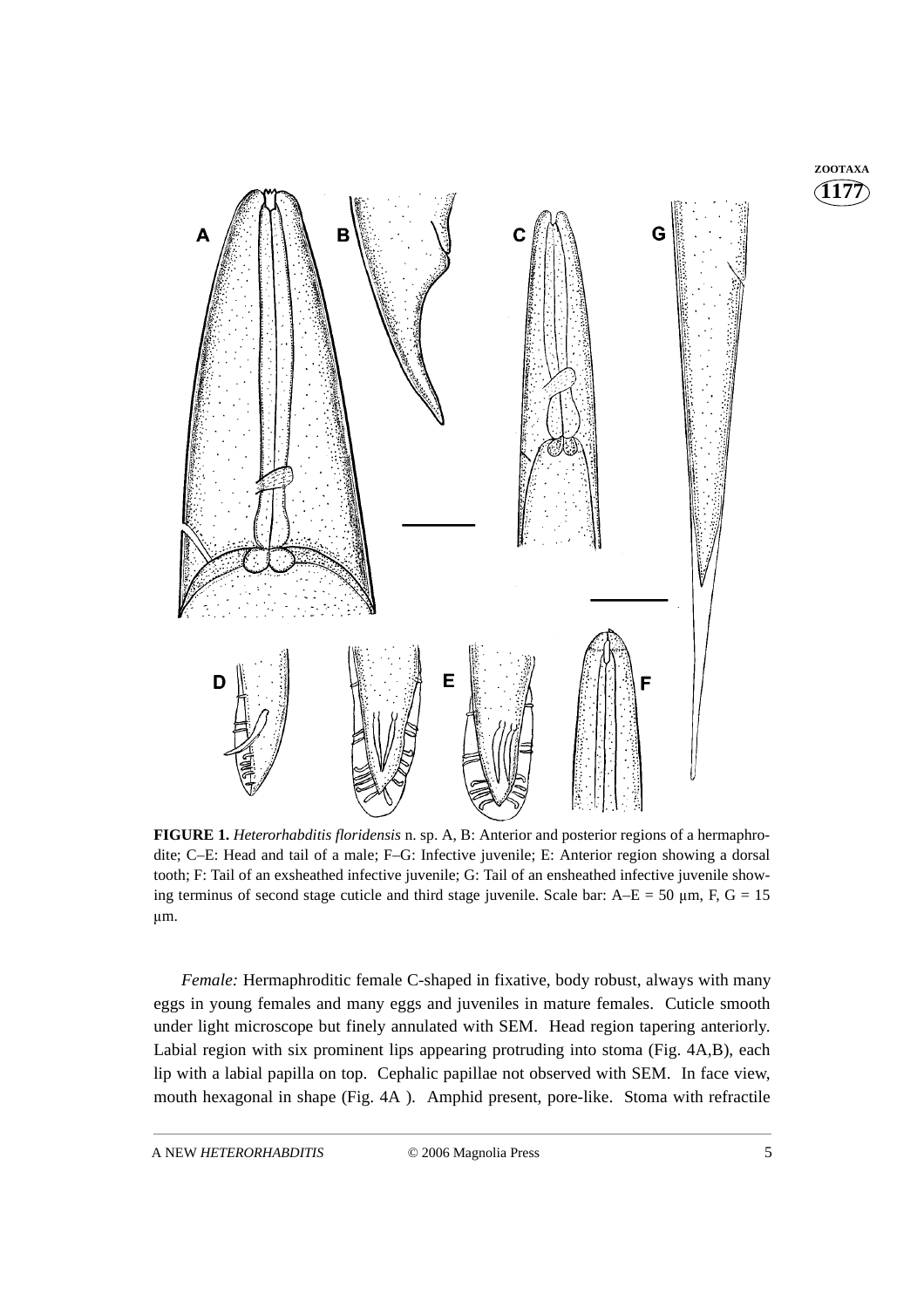**ZOOTAXA** cheilorhabdions. Posterior part of stoma funnel-shaped, enclosed by anterior part of pharynx. Pharynx with cylindrical corpus. Isthmus very short or undistinguishable. Nerve ring near anterior end of basal bulb. Basal bulb prominent with inconspicuous valve, but lumen of pharynx in basal bulb well sclerotized. In young female, anterior end of intestine with thick wall. Intestinal cells prominent, especially between basal bulb and flexure of anterior ovary, and from rectum to flexure of posterior ovary. Intestinal lumen well defined in these two regions. Cardia present. Gonads didelphic, amphidelphic. Vulva with a transverse slit, located on a slightly protruding area, anterior to mid-body (V=44–49%). In ventral view, vulva elliptical encircled by arch-shaped annules anteriorly and posteriorly (Fig. 4D). Vagina short. Tail longer than anal body diameter, conoid with pointed terminus (Fig. 4C,E,F). Sometimes, near the end, tail widens then narrows down to a pointed tip. Post-anal swelling present. Phasmid inconspicuous. Amphimictic female similar to hermaphroditic female but smaller. Vulva rarely protruding, usually (67%) covered with exudates or copulation plug after mating (Fig. 5F). Post-anal swelling much smaller.

| Character                   | Holotype | Male           | Herma           | Female          | IJ             |
|-----------------------------|----------|----------------|-----------------|-----------------|----------------|
| n                           | 1        | 20             | 20              | 20              | 25             |
| Body length (L)             | 837      | $862 \pm 44$   | $4885 \pm 69$   | $2302 \pm 48$   | $562 + 24$     |
|                             |          | $(785 - 924)$  | $(3731 - 5865)$ | $(2054 - 2548)$ | $(554 - 609)$  |
| Greatest body diam (D)      | 42       | $47.6 \pm 2.2$ | $271 \pm 16$    | $139 \pm 12$    | $21.2 \pm 4.6$ |
|                             |          | $(43 - 50)$    | $(217 - 331)$   | $(120 - 156)$   | $(19 - 23)$    |
| Stoma length                |          |                | $11.9 \pm 3$    | $10.9 \pm 3.3$  |                |
|                             |          |                | $(9-15)$        | $(10.6 - 12.1)$ |                |
| Stoma width                 |          |                | $11.8 \pm 3$    | $9.8 \pm 3.1$   |                |
|                             |          |                | $(9-15)$        | $(9.1 - 10.6)$  |                |
| EP                          | 119      | $117 \pm 6$    | $246 \pm 15$    | $136 \pm 12$    | $109 \pm 10.4$ |
|                             |          | $(104 - 128)$  | $(211 - 301)$   | $(110-168)$     | $(101-122)$    |
| <b>NR</b>                   | 79.7     | $80 \pm 5$     | $209 \pm 14$    | $107 \pm 10.3$  | $86 + 9.2$     |
|                             |          | $(73 - 90)$    | $(169 - 271)$   | $(86-122)$      | $(68-107)$     |
| ES                          | 105.8    | $105 \pm 4$    | $308 \pm 17$    | $149 \pm 12.2$  | $135 \pm 11.6$ |
|                             |          | $(97-111)$     | $(271 - 391)$   | $(126 - 178)$   | $(123 - 142)$  |
| Testis reflexion            | 78       | $93 \pm 11$    |                 |                 |                |
|                             |          | $(78 - 116)$   |                 |                 |                |
| Tail length with sheath (T) | 34.8     | $34 \pm 5.8$   | $109 \pm 10$    | $77 \pm 8.8$    | $103 + 10.1$   |
|                             |          | $(29 - 40)$    | $(84 - 126)$    | $(69 - 87)$     | $(91 - 113)$   |

**TABLE 1.** Morphometrics (µm) of *Heterorhabditis floridensis* n. sp.

*.......continued on the next page*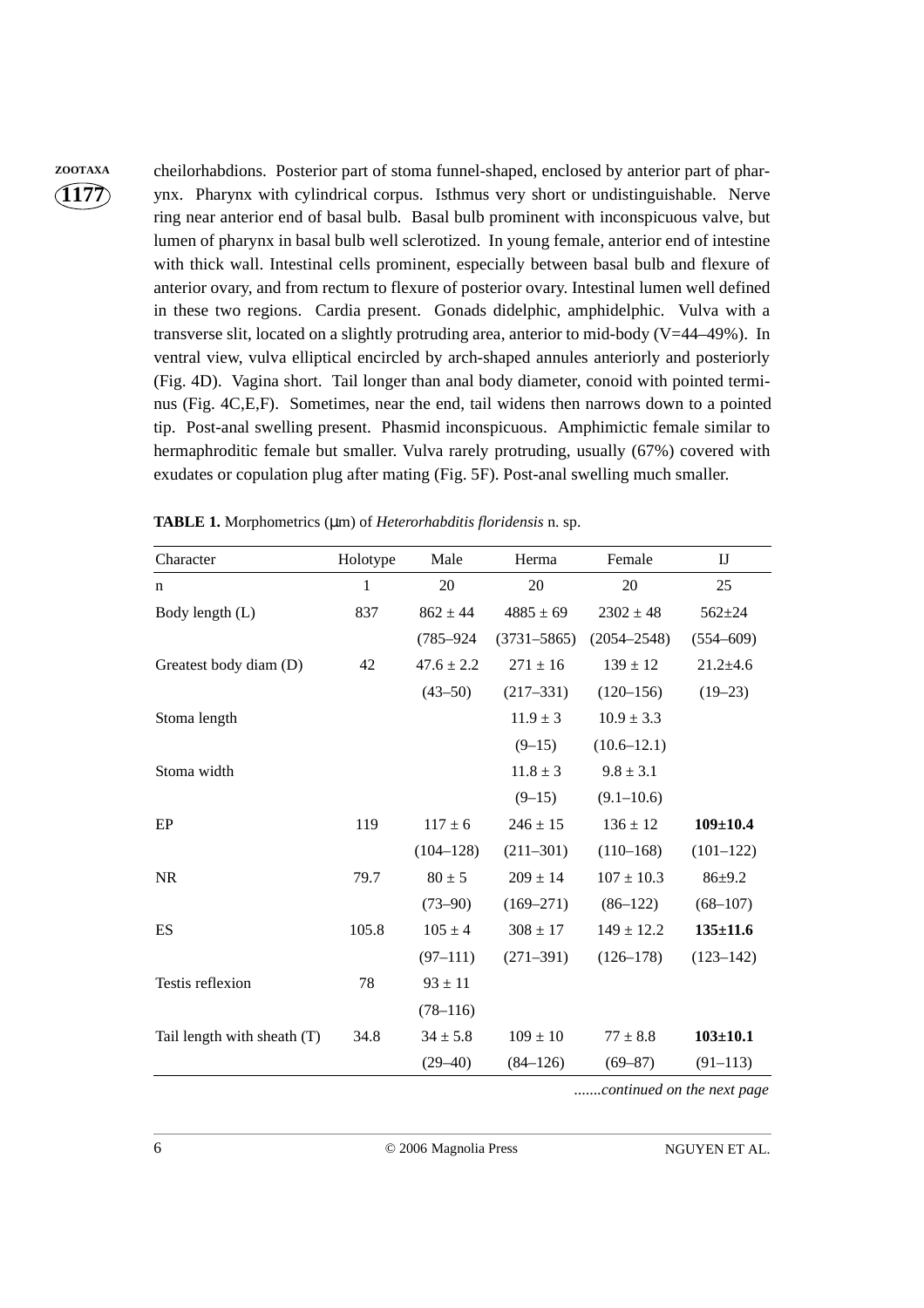|  | <b>TABLE 1</b> (continued) |
|--|----------------------------|
|--|----------------------------|

| Character                  | Holotype | Male          | Herma       | Female         | $\mathbf{I}\mathbf{J}$ |
|----------------------------|----------|---------------|-------------|----------------|------------------------|
| Tail length without sheath |          |               |             |                | $63 \pm 7.9$           |
|                            |          |               |             |                | $(48 - 68)$            |
| Anal body diam (ABD)       | 24.6     | $26.3 \pm 3$  | $57 \pm 7$  | $35.4 \pm 5.9$ | $14 \pm 3.7$           |
|                            |          | $(20-31)$     | $(42 - 78)$ | $(32-42)$      | $(12-16)$              |
| Spicule length (SP)        | 40.6     | $42 \pm 3.5$  |             |                |                        |
|                            |          | $(36-46)$     |             |                |                        |
| Spicule width              | 4.3      | $4.8 \pm 0.7$ |             |                |                        |
|                            |          | $(4.3 - 5.8)$ |             |                |                        |
| Gubernaculum length (GU)   | 21.7     | $23 \pm 3.7$  |             |                |                        |
|                            |          | $(17 - 30)$   |             |                |                        |
| V                          |          |               | $46 \pm 7$  | $48.1 \pm 6.9$ |                        |
|                            |          |               | $(44 - 49)$ | $(44 - 50)$    |                        |
| a                          |          |               |             |                | $27.6 \pm 5.2$         |
|                            |          |               |             |                | $(25-32)$              |
| b                          |          |               |             |                | $4.3 \pm 2.1$          |
|                            |          |               |             |                | $(3.9 - 4.9)$          |
| $\mathbf c$                |          |               |             |                | $5.6 \pm 2.4$          |
|                            |          |               |             |                | $(5.3 - 6.6)$          |
| $D\% = EP/ES \times 100$   | 112      | $112 \pm 4$   |             |                | $81 \pm 8.9$           |
|                            |          | $(105 - 119)$ |             |                | $(71-90)$              |
| $E% = EP/T \times 100$     |          |               |             |                | $105 \pm 10.2$         |
|                            |          |               |             |                | $(95 - 134)$           |
| $SW\% = SP/ABD \times 100$ | 165      | $157 \pm 25$  |             |                |                        |
|                            |          | $(133 - 209)$ |             |                |                        |
| $GS\% = GU/SP \times 100$  | 53.4     | $53.8 \pm 6$  |             |                |                        |
|                            |          | $(47 - 65)$   |             |                |                        |

n = number of specimens measured.

 $EP = distance from anterior end to excretory pore.$ 

 $NR = distance from anterior end to nerve ring.$ 

 $ES = distance from anterior end to end of pharynx.$ 

 $V =$  distance from anterior end to vulva/body length X 100.

**1177 ZOOTAXA**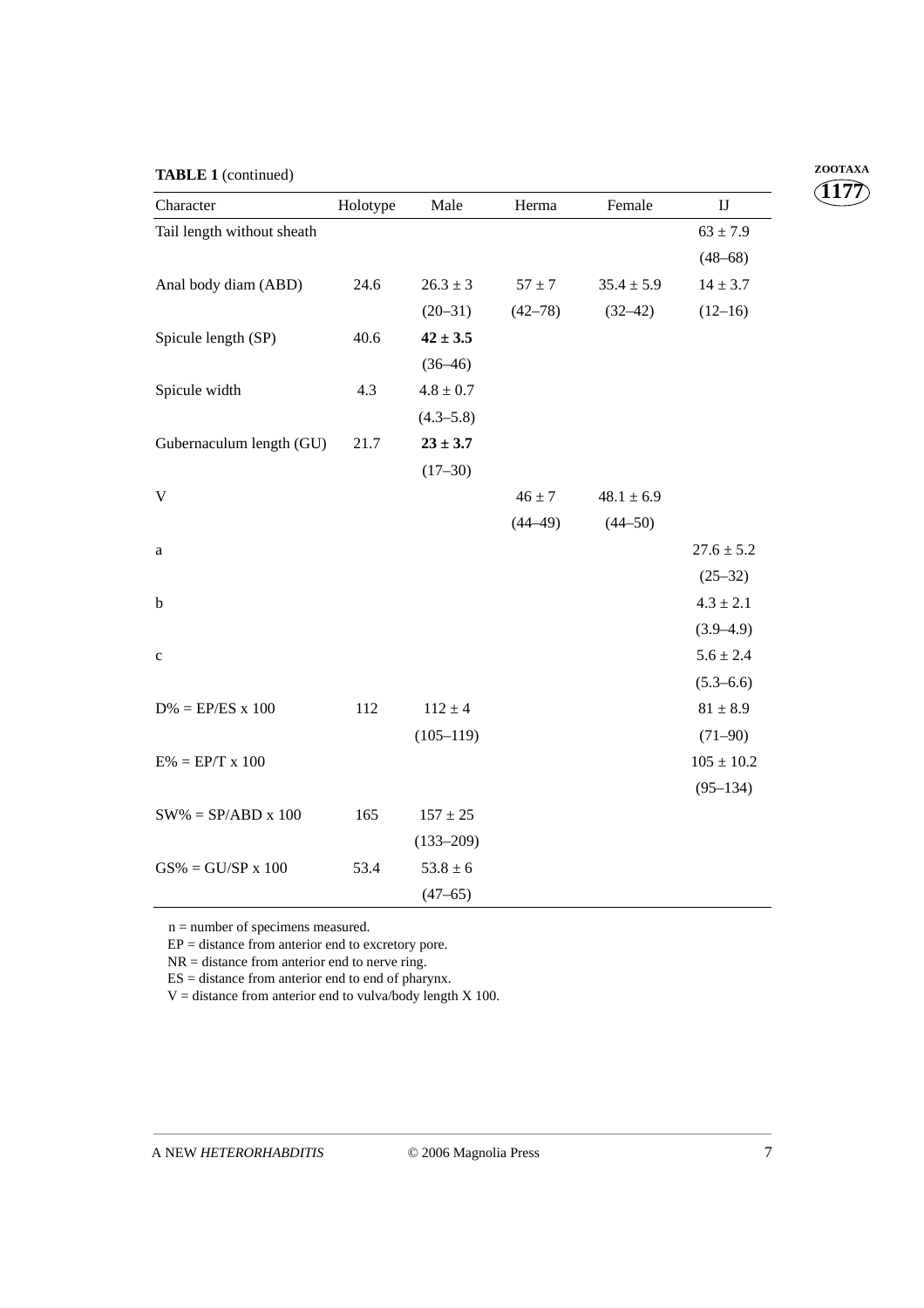

**FIGURE 2.** *Heterorhabditis floridensis* n. sp. SEM photographs of males. *A*, head of a male showing six labial papillae (l), and one of the two amphids (a). B–F, posterior region in different views showing bursal papillae (1,2,3,4,5,6,7,8) with variation in shape and position, small papillae on posterior edge of cloaca (arrows), tail tip (T), and spicules. *Scale bars:*  $A = 3.75 \mu m$ ,  $B = 12 \mu m$ ,  $C =$ 8.75  $\mu$ m, D = 15  $\mu$ m, E = 12  $\mu$ m, F = 10  $\mu$ m.

*Infective juvenile:* Body elongate. Sheath (second-stage cuticle) present immediately after harvesting, but many infective juvenile (IJ) losing sheath in storage. Ensheathed infective juvenile with body length close to that of *H*. *bacteriophora* and *H. indica*. Labial region with six annules without longitudinal incisures (Fig. 6B). Anterior part of body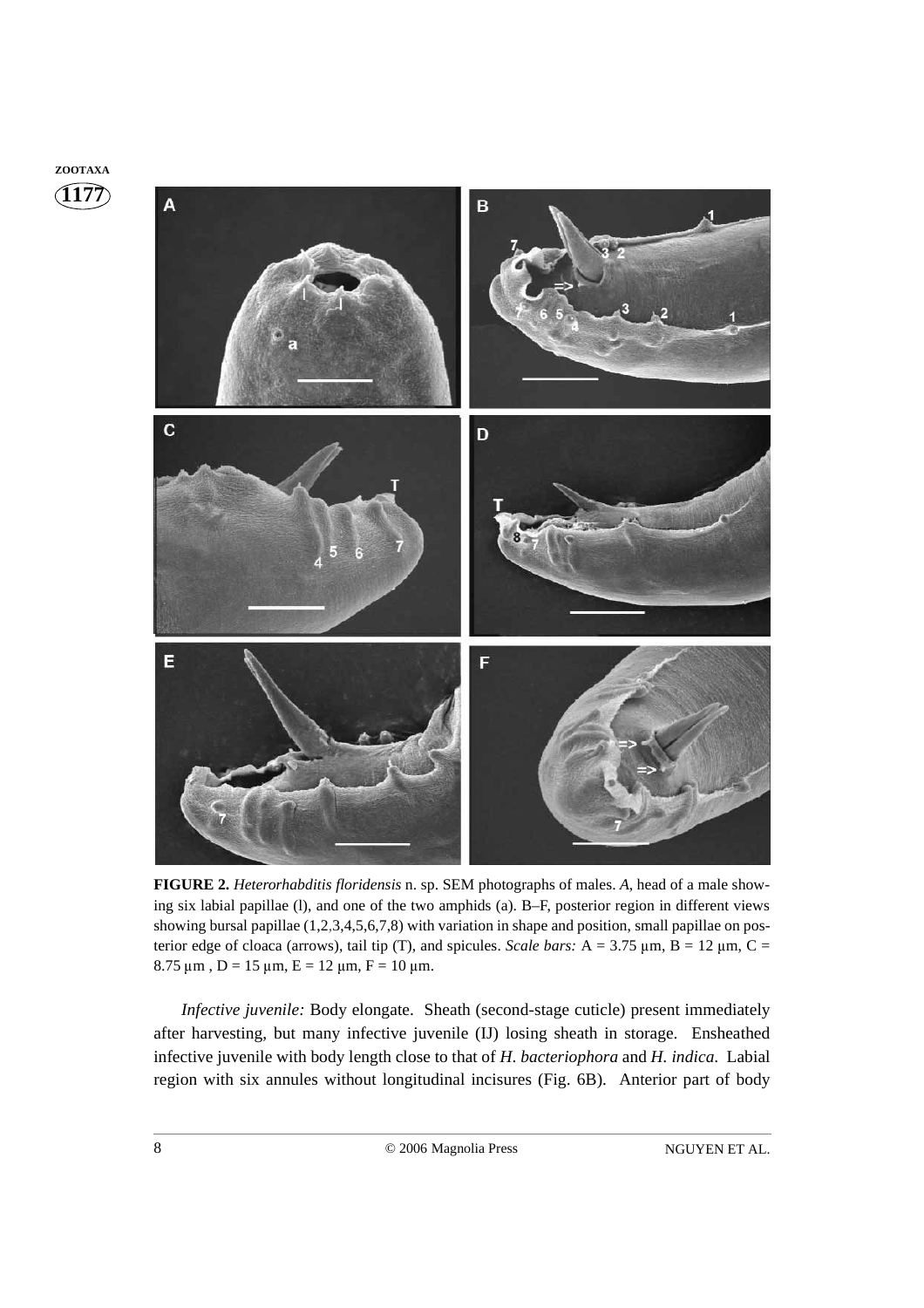(about 3–5 body diameters from anterior end) with tessellate pattern. Posterior part with **ZOOTAXA** longitudinal ridges. Tail long, pointed. Exsheathed IJ body annulated, without longitudinal ridges. Labial region with a dorsal tooth, labial and cephalic papillae absent. Amphid prominent, pore-like (Fig. 6B). Excretory pore posterior to nerve ring but just anterior to base of pharynx (Fig. 6A). Excretory duct pronounced, well cuticularized except in anterior part, 3–5 µm from excretory pore. Hemizonid when observed, 3–4 annules anterior to excretory pore (Fig. 6A). Pharynx typical for *Heterorhabditis*. Lateral field at the center of the body with 2 ridges. Phasmid not observed under light microscope. Tail elongate conoid with pointed terminus. Tail length without sheath is about 61% of tail with sheath.



**FIGURE 3.** *Heterorhabditis floridensis* n. sp. Male tails with bursal papillae. A, bursa with one pair of bursal papillae in terminal group. B, bursa with two pairs of bursal papillae in terminal group. C, bursal with three pairs of bursa papillae in terminal group. D, bursa with three papillae in one side and two papillae on the other side in terminal group. Scale bar (in A) = 20  $\mu$ m.

#### *Type host and locality*

Natural host unknown. The nematode was collected by baited soil sample in Desoto county, from a wooded area next to the highway (SR 70), GPS coordinates: N 27.20855 and W 81.75035.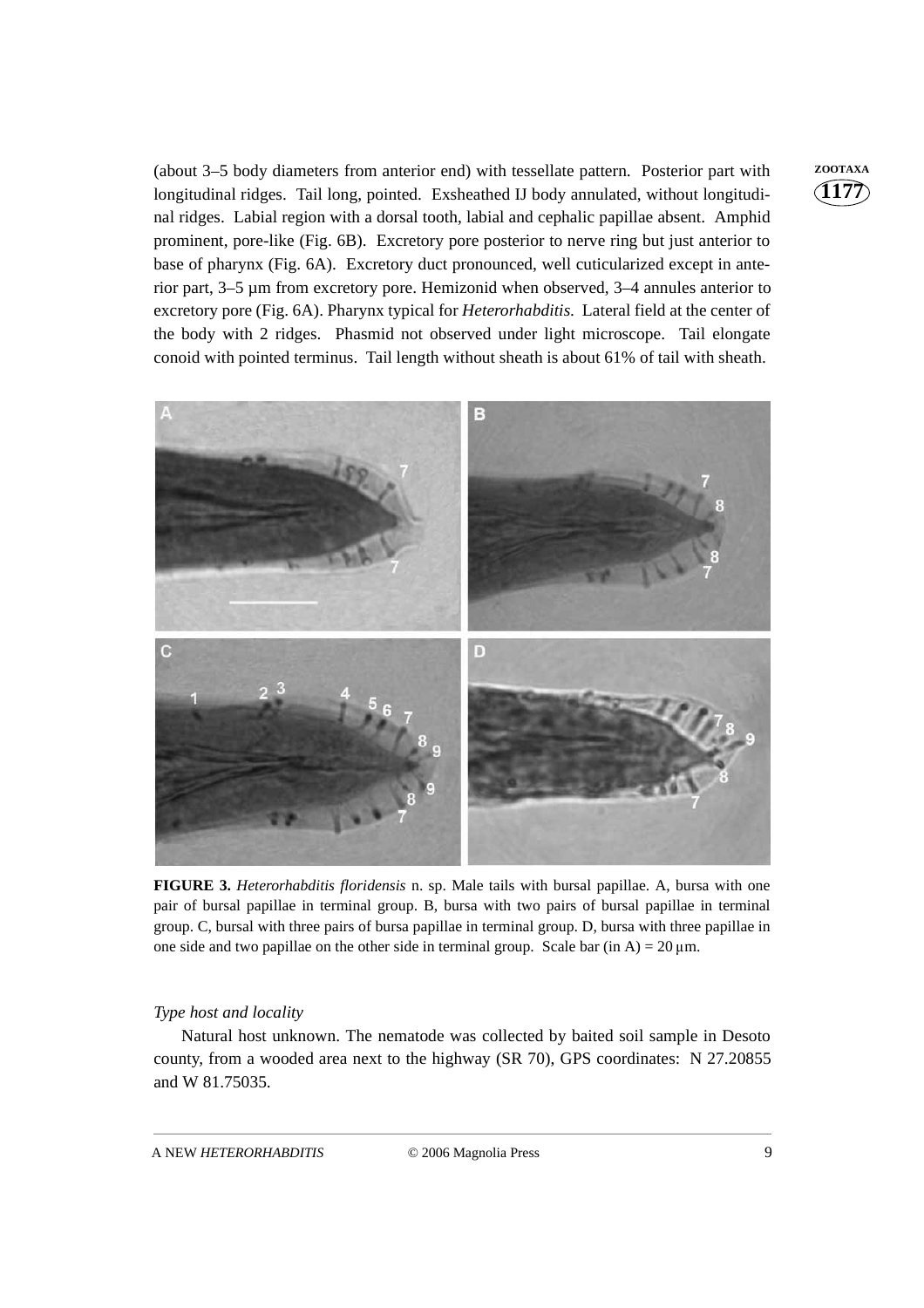### **1177 ZOOTAXA**



**FIGURE. 4.** *Heterorhabditis floridensis* n. sp. A – D, SEM photographs of hermaphroditic and amphimictic females. A, SEM of a face view of a hermaphroditic female showing 6 lips protruding into stoma with labial papillae on top, 2 pore-like amphids. B, face view of an amphimictic female showing 6 prominent lips, 6 labial papillae on top, amphids not seen. C, SEM of a hermaphroditic female showing post-anal swelling. D, vulva pattern. E, F, light microscope photographs of 2 different tail shapes of hermaphroditic female. Scale bars:  $A = 5.99 \mu m$ ,  $B = 10 \mu m$ ,  $C = 20 \mu m$ ,  $D = 10$  $\mu$ m, E, F (in E) = 60  $\mu$ m.

#### *Type material*

Holotype (male), and paratype (hermaphrodites, females, males, and infective juve-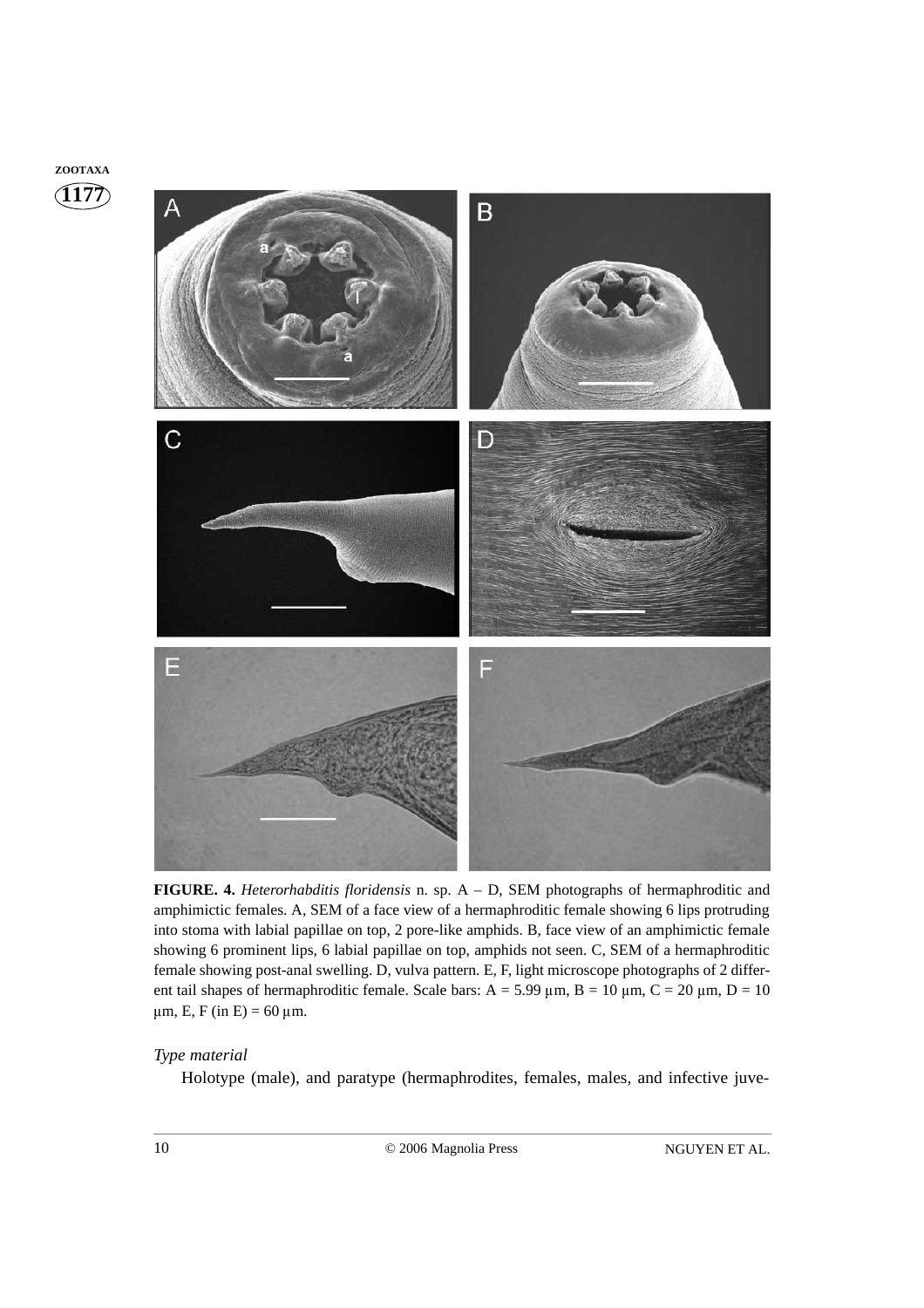niles in 3% formalin) isolated from haemocoel of *G*. *mellonella* deposited in the United **ZOOTAXA** States Department of Agriculture Nematode Collection (USDANC), Beltsville, Maryland.

Slides of one male and one female of the second generation, and several infective juveniles deposited in the California Collection of Nematodes, University of California Davis Nematode Collection, Davis, California.



**FIGURE 5.** Comparison of vulva patterns of *Heterorhabditis floridensis* n. sp. and 3 closely related species. A, *Heterorhabditis floridensis* n. sp. B, *H. mexicana*. C, *H*. *bacteriophora*. D, *H*. *indica*. E, F, lateral views of vulva of hermaphroditic and amphimictic females, note that vulva of hermaphroditic female slightly protruding and vulva of amphimictic female covered with exudates or copulation plug after mating. *Scale bars*:  $A = 10 \mu m$ ,  $B-D = 8.6 \mu m$ ,  $E F (in E) = 60 \mu m$ .

A NEW *HETERORHABDITIS* © 2006 Magnolia Press 11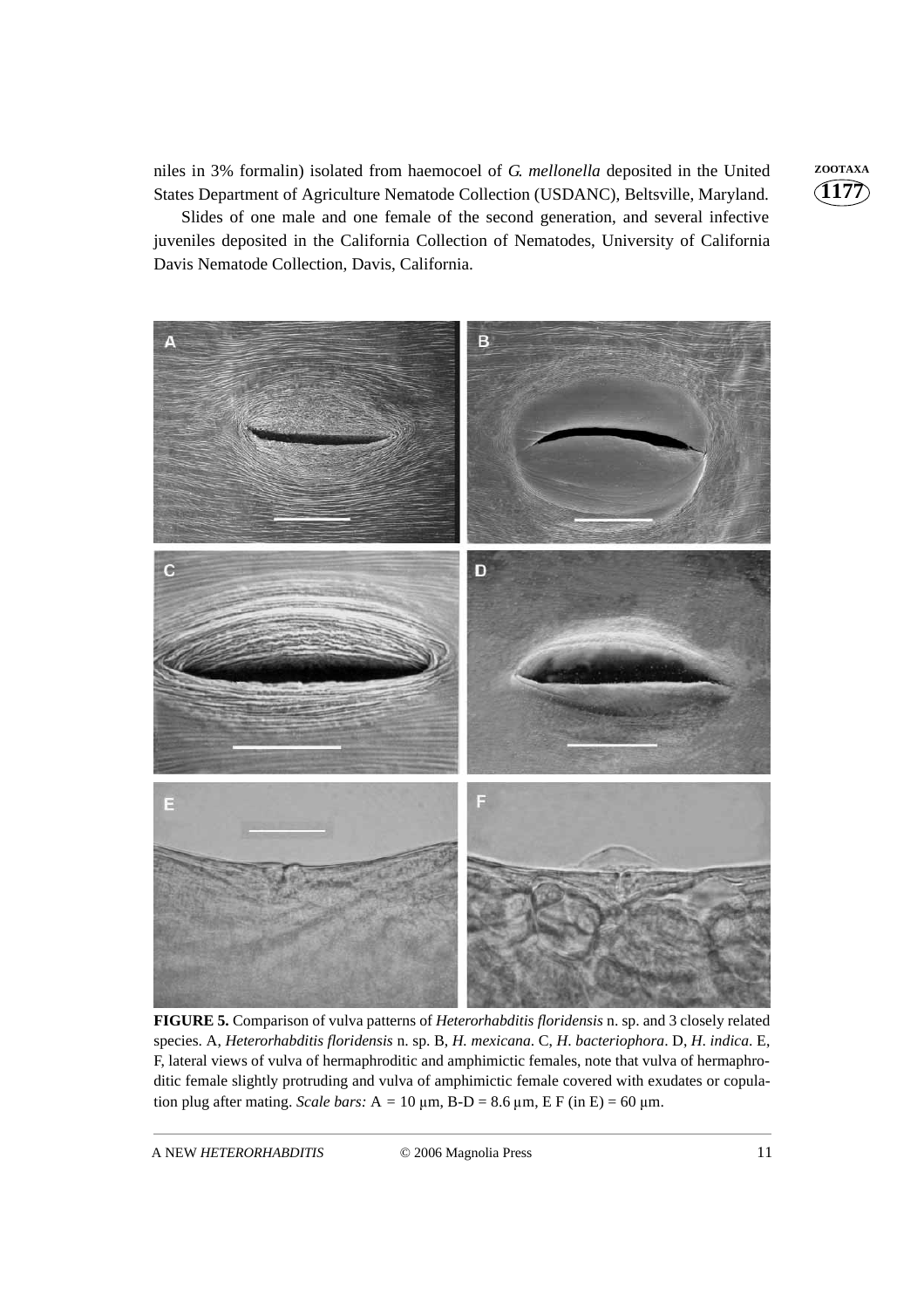**ZOOTAXA** Several slides of hermaphrodites, males, females and all stages in 4% formalin are maintained in the Department of Entomology and Nematology, University of Florida, Gainesville, Florida, USA.



**FIGURE 6.** *Heterorhabditis floridensis* n. sp. infective juvenile*.* A, anterior region showing dorsal tooth (t), nerve ring (nr), hemizonid (h), and excretory pore and excretory duct (ep). B, SEM of anterior region showing labial region with 6 annules, and one of 2 pore-like amphids, and anterior part of body with tessellate pattern. Scale bars:  $A = 22 \mu m$ ,  $B = 3.75 \mu m$ .

#### *Diagnosis*

*Heterorhabditis floridensis* n. sp. is characterized by unique male, female, and infective juvenile characters. For males, the number of papillae in the terminal group of bursa varies, either with 2 pairs of papillae (40%), 3 papillae on one side and 2 papillae on the other side (30%), one pair of papillae (20%), or with three pairs of papillae(10%). SW and GS values are 157 and 54, respectively. Females possess a typical vulva pattern (Fig. 4D). For infective juveniles, EP=109 (101-122)  $\mu$ m, ES=135 (123-142)  $\mu$ m, tail length=103  $(91-113)$  µm, and a=27.6 (25–32). This new species can be further characterized by molecular characteristics of ITS regions of ribosomal DNA.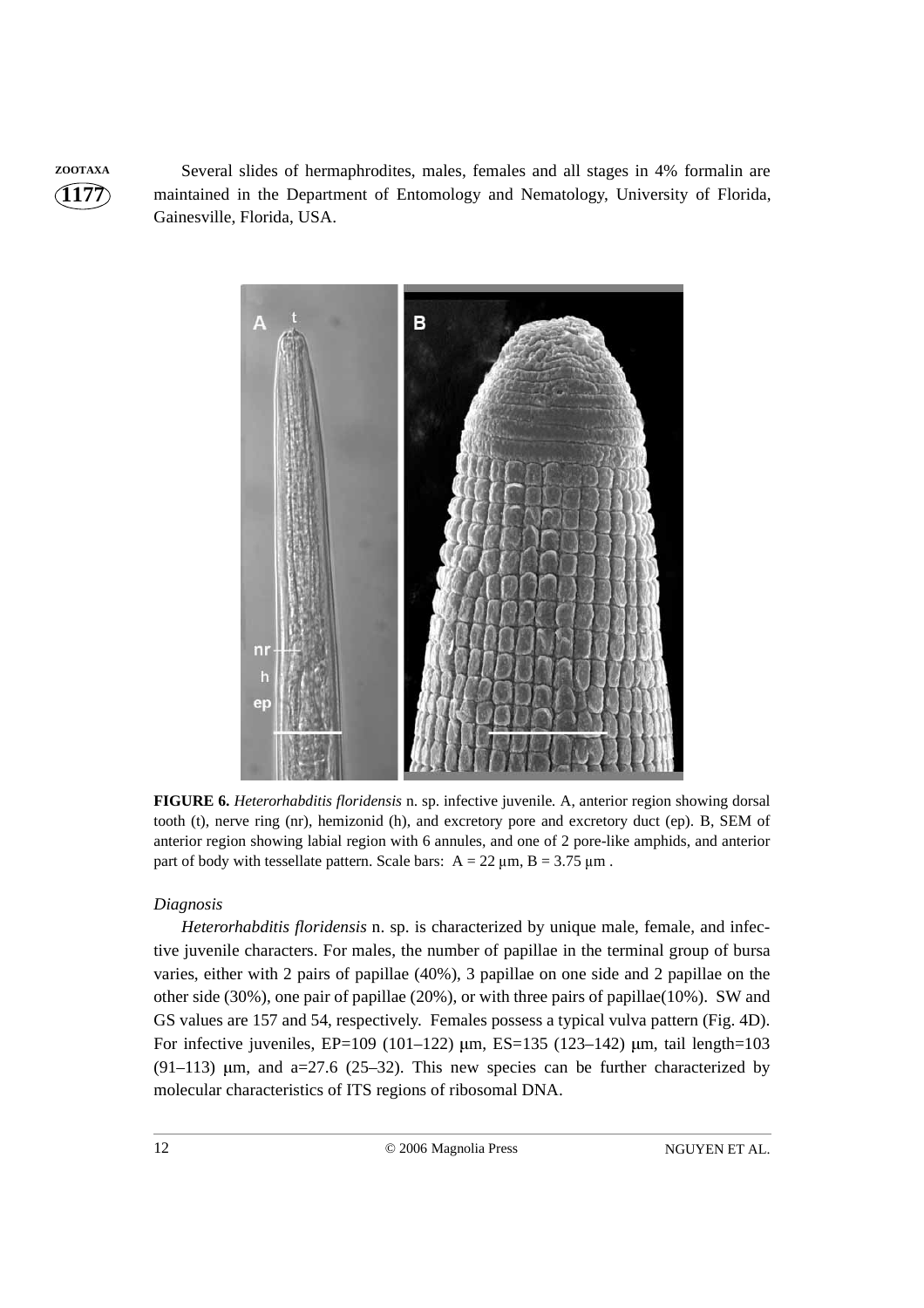

**FIGURE 7**. Clade containing *H. floridensis* and nearest neighbors (remaining portion of tree containing all other nominal taxa and characters not shown). Phylogeny reconstructed from ITS rDNA sequences (maximum likelihood, distance, and parsimony solutions were congruent). Mapped character states (unambiguous changes only; MacClade 4.06) identify character support and autapomorphies (positions 242, 1056 and 1081 of the transformation series). Character polarity was established by the outgroup taxa *Caenorhabditis elegans* and *Pellioditis typica* and compared with the other nominal species of the genus included in the analysis (see text for discussion of included taxa and GenBank accession numbers).

**1177 ZOOTAXA**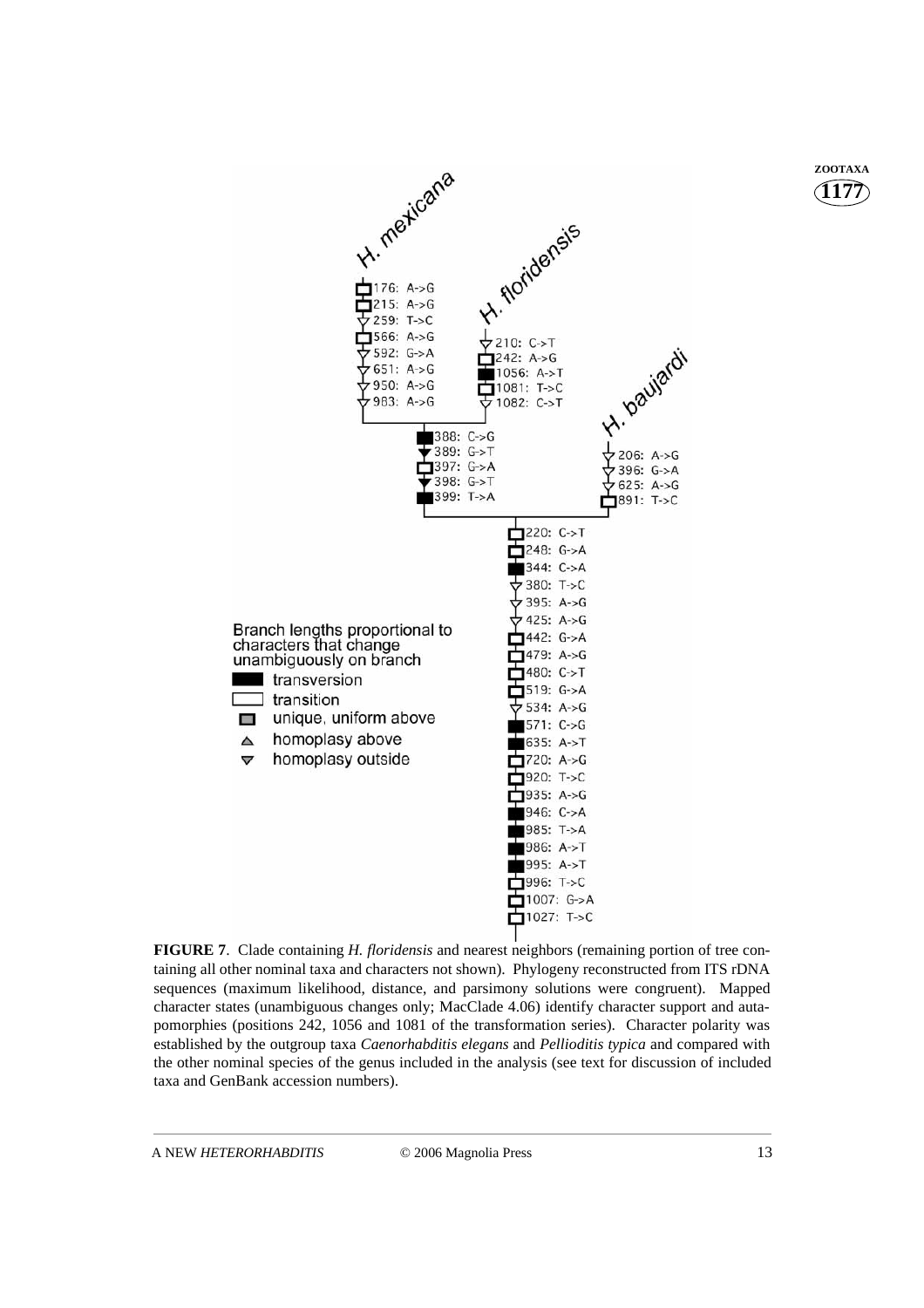#### **ZOOTAXA** *Relationships*

**1177**

*Heterorhabditis floridensis* n. sp. can be distinguished from other species of *Heterorhabditis* by morphological characters of males, females, and infective juveniles. As shown in the phylogenetic tree (Fig. 7) and morphological comparisons, the new species is most similar to *H. mexicana, H. baujardi*, and *H. indica.* Measurements of infective juveniles of the new species are different from these three species by bold-faced numbers in Table 3. For males of *H. floridensis* n. sp*.*, the number of papillae in the terminal group is variable as stated in the diagnosis, and measurements of some characteristics differ from other taxa as presented in Table 2. For females, the vulval pattern of the new species (Fig. 5A) is quite different from that of the other morphologically closely related species, *H. mexicana* (Fig. 5B), *H. bacteriophora* (Fig. 5C), *H. indica* (Fig. 5D). Unfortunately, the vulval pattern of *H*. *baujardi* could not be obtained for comparison. The new species can be distinguished from *H*. *megidis*, *H. zealandica*, and *H. marelatus* by the presence of three pairs of bursal papillae in the terminal group (Fig. 6, Nguyen et al. 2004), and the body length (more than  $600 \mu m$ ) of the infective juvenile of these three species.

#### *DNA characterization*

The ITS rDNA regions, flanked by primers 18S and 26S, of *Heterorhabditis floridensis* n. sp. are characterized by length (1012 base pairs [bp],  $ITS1 = 393$  bp,  $ITS2 = 214$  bp), and nucleotide usage composition (Table 4). Compared to sequences of eight other species in the genus *Heterorhabditis*, the sequence length of the new species is longer than that of seven other species, and shorter than that of only one species, *H. bacteriophora* (1021 bp). The ITS1 sequence length of the new species is longer than most of the other species (4– 17 bp longer) but is one bp shorter than *H. mexicana* (ITS1=394 bp), The sequence length of the ITS2 region differs (1–3 bp) from six species (*H. baujardi*, *H. downesi*, *H. indica*, *H. marelatus*, *H. mexicana*, *H. zealandica*), but is six bp shorter than *H. megidis* and 14 bp shorter than *H*. *bacteriophora*. The nucleotide composition of all nine species of *Heterorhabditis* is presented in Table 4. The reconstructed nucleotide character transformations (Figure 7) show that the new species differs from its closest taxon *H. mexicana* at 16 aligned positions three of which are unambiguous, polarized autapomorphies. It is most divergent from *Heterorhabditis zealandica* (193 aligned positions). Genetic distances between the new species and others are presented in Table 5.

#### *Phylogenetic Analysis*

Parsimony, likelihood and distance based tree building approaches produced a single, concordant phylogenetic hypothesis for the genus *Heterorhabditis*. The topology of this tree is identical with that produced for *H. mexicana* (Nguyen et al., 2004) except the branch for *H. mexicana* in the former is replaced by the new clade (Fig. 7). The new species and its sister taxon *H. mexicana* form a clade with *H. baujardi*.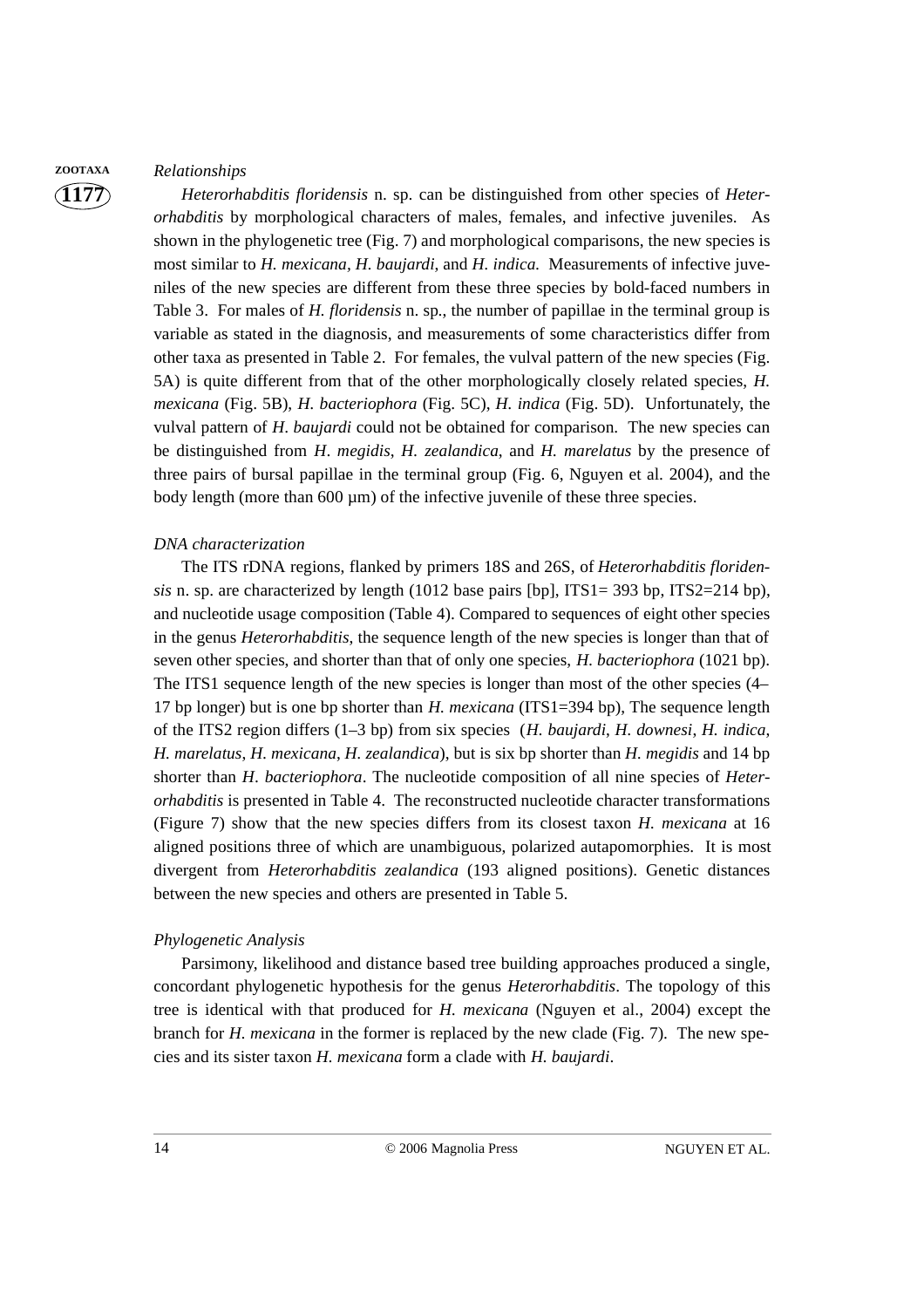| Character                  | FL332          | <b>MXA</b>    | <b>BAU</b>               | <b>IND</b>     | <b>BAC</b>               |
|----------------------------|----------------|---------------|--------------------------|----------------|--------------------------|
| n                          | 20             | 20            | 14                       | 12             | 15                       |
| L                          | $862 \pm 44$   | $686 \pm 38$  | $889 \pm 45$             | $721 \pm 64$   | 820                      |
|                            | $(785 - 924)$  | $(614 - 801)$ | $(818 - 970)$            | $(573 - 788)$  | $(780 - 960)$            |
| Greatest body diam (D)     | $47.6 \pm 2.2$ | $42 \pm 3$    | $49 \pm 2$               | $42 \pm 7$     | 43                       |
|                            | $(43 - 50)$    | $(38-47)$     | $(43 - 53)$              | $(35-46)$      | $(38-46)$                |
| $\rm EP$                   | $117 \pm 6$    | $124 \pm 10$  | $81 \pm 7$               | $123\pm7$      | 121                      |
|                            | $(104 - 128)$  | $(108-145)$   | $(71-93)$                | $109 - 138$    | $(114 - 130)$            |
| $\rm NR$                   | $80 \pm 5$     | $71 \pm 6$    | $65 \pm 7$               | $75 + 4$       | 72                       |
|                            | $(73 - 90)$    | $(61 - 83)$   | $(54 - 77)$              | $(72 - 85)$    | $(65 - 81)$              |
| ES                         | $105\pm4$      | $96 \pm 5$    | $116 \pm 10$             | $101\pm4$      | 103                      |
|                            | $(97-111)$     | $(89 - 108)$  | $(105-132)$              | $(93-109)$     | $(99 - 105)$             |
| Tail length(T)             | $34 \pm 5.8$   | $27 \pm 4$    | $33 \pm 3$               | $28 \pm 2$     | 28                       |
|                            | $(29 - 40)$    | $(21-36)$     | $(28-38)$                | $(24-32)$      | $(22 - 36)$              |
| Anal body diam (ABD)       | $26.3 \pm 3$   | $24 \pm 1.3$  | $22 \pm 1$               | $23 \pm 8$     | 23                       |
|                            | $(20-31)$      | $(23-27)$     | $(20-24)$                | $(19-24)$      | $(22 - 25)$              |
| Spicule length (SP)        | $42 \pm 3.5$   | $41 \pm 3.8$  | $40 \pm 3$               | $43 \pm 3$     | 40                       |
|                            | $(36-46)$      | $(30-47)$     | $(33-45)$                | $(35-48)$      | $(36-44)$                |
| Gubernaculum length (GU)   | $23 \pm 3.7$   | $23 \pm 3$    | $20 \pm 1.5$             | $21 \pm 3$     | $20\,$                   |
|                            | $(17-30)$      | $(18-32)$     | $(18-22)$                | $(18-23)$      | $(18-25)$                |
| $D\% = EP/ES \times 100$   | $112 \pm 4$    | $129 \pm 9$   | 70                       | 122            | 117                      |
|                            | $(105-119)$    | $(114 - 149)$ | $\overline{\phantom{a}}$ | $\blacksquare$ | $\equiv$                 |
| $SW\% = SP/ABD \times 100$ | $157 \pm 25$   | $167 \pm 2$   | $182 + 18$               | 187            | 174                      |
|                            | $(133 - 209)$  | $(130-196)$   | $(138 - 208)$            |                | $\overline{\phantom{a}}$ |
| $GS\% = GU/SP \times 100$  | 53.8           | $56 \pm 7$    | $50 \pm 5$               | $50 \pm 10$    | 50                       |
|                            | $(47 - 65)$    | $(43 - 70)$   | $(44 - 61)$              | $(40 - 60)$    | $\overline{\phantom{a}}$ |

**TABLE 2.** Comparative morphometrics (µm) of male of *Heterorhabditis floridensis* n. sp. other **ZOOTAXA** related species.

n = number of specimens measured.

 $EP = distance from anterior end to excretory pore.$ 

NR = distance from anterior end to nerve ring.

ES = distance from anterior end to end of pharynx.

 $V =$  distance from anterior end to vulva/body length  $X$  100.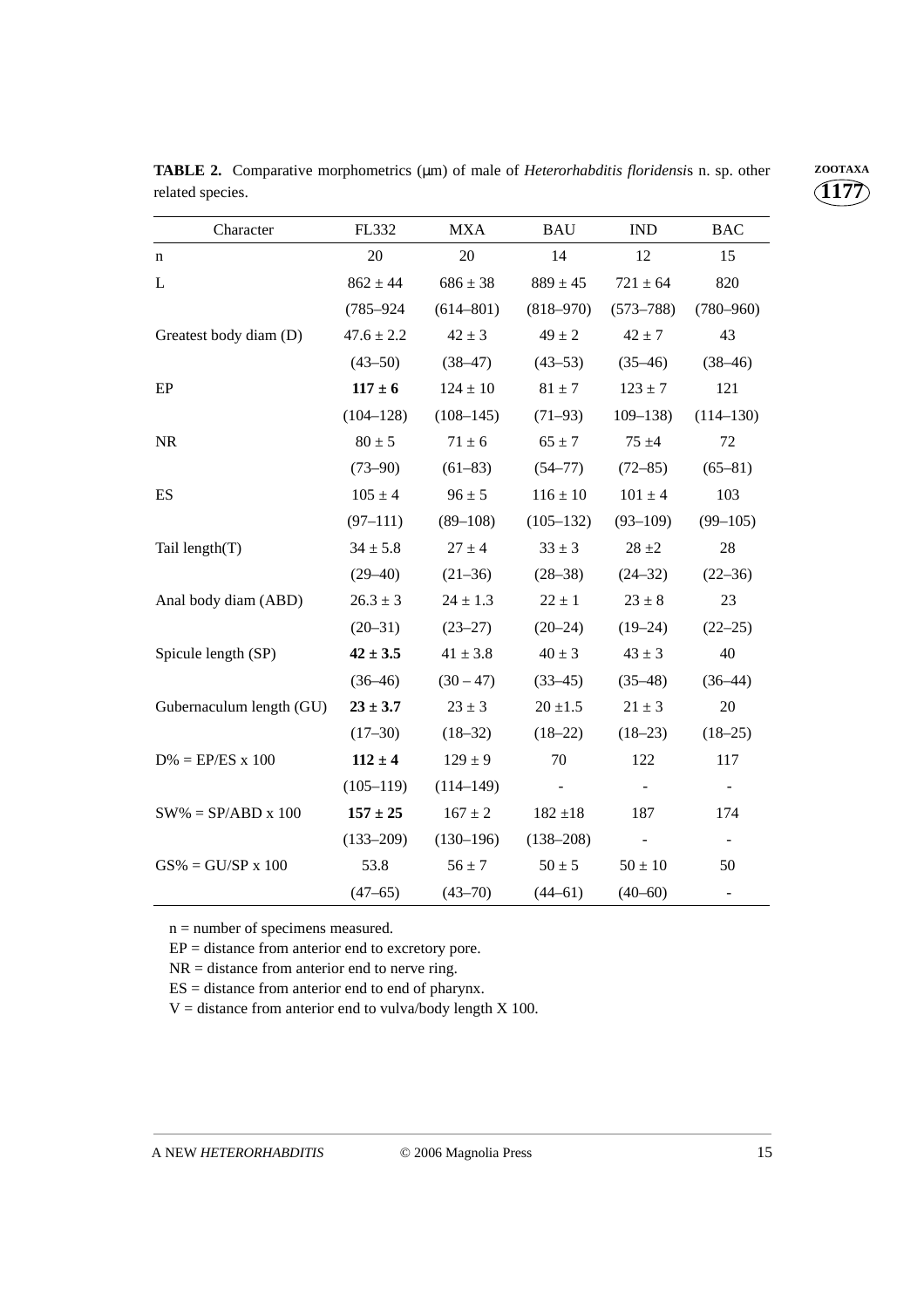|                             | F332                   | <b>MXA</b>      | <b>BAU</b>             | $\mathop{\rm IND}\nolimits$ | <b>BAC</b>               |
|-----------------------------|------------------------|-----------------|------------------------|-----------------------------|--------------------------|
| Character                   | $\mathbf{I}\mathbf{J}$ | I               | $\mathbf{I}\mathbf{J}$ | $\mathbf{I}\mathbf{J}$      | $\mathbf{I}\mathbf{J}$   |
|                             | present                | Nguyen et al.   | Phan et al.            | Poinar                      | Poinar                   |
|                             | study                  | 2004            | 2003                   | 1992                        | 1990                     |
| n                           | 25                     | 25              | 25                     | 25                          | 25                       |
| Length $(L)$                | $562 \pm 24$           | $578 \pm 23$    | $551\pm27$             | $528\pm26$                  | 558                      |
|                             | $(554 - 609)$          | $(530 - 620)$   | $(497 - 595)$          | $(479 - 573)$               | $(512 - 671)$            |
| Greatest body diam (D)      | $21.2 + 4.6$           | $23 \pm 0.8$    | $20 \pm 2$             | $20 \pm 6$                  | 23                       |
|                             | $(19-23)$              | $(20-24)$       | $(18-22)$              | $(19-22)$                   | $(18-31)$                |
| EP                          | $109 \pm 10.4$         | $102 \pm 5.2$   | $97 \pm 3$             | $98 \pm 7$                  | 103                      |
|                             | $(101 - 122)$          | $(83 - 109)$    | $(91-103)$             | $(88 - 107)$                | $(87 - 110)$             |
| NR                          | $86 \pm 9.2$           | $81 \pm 4.2$    | $81 \pm 3$             | $82 \pm 4$                  | 85                       |
|                             | $(68 - 107)$           | $(74 - 88)$     | $(75 - 86)$            | $(72 - 85)$                 | $(72 - 93)$              |
| ES                          | $135 \pm 11.6$         | $122 \pm 27$    | $115 \pm 3$            | $117 \pm 3$                 | 125                      |
|                             | $(123 - 142)$          | $(104 - 142)$   | $(107-120)$            | $(109 - 123)$               | $(10-139)$               |
| Tail length with sheath (T) | $103 \pm 10.1$         | $99 \pm 4.2$    | $90 \pm 4$             | $101 \pm 6$                 | 98                       |
|                             | $(91 - 113)$           | $(91-106)$      | $(83 - 97)$            | $(93 - 109)$                | $(83 - 112)$             |
| Tail length without sheath  | $63 \pm 7.9$           | $66 \pm 3$      |                        |                             | $\overline{\phantom{m}}$ |
|                             | $(48-68)$              | $(59 - 73)$     |                        |                             |                          |
| Anal body diam (ABD)        | $14 \pm 3.7$           | $15\pm1.2$      | $13\pm0.7$             |                             |                          |
|                             | $(12-16)$              | $(12-17)$       | $(11-14)$              |                             | $\overline{\phantom{a}}$ |
| $a = L/D$                   | $27.6 \pm 5.2$         | 25.8            | $28\pm1$               | $26 \pm 4$                  | $25\,$                   |
|                             | $(25-32)$              | $(23.6 - 28.4)$ | $(26-30)$              | $(25-27)$                   | $(17-30)$                |
| $b = L/ES$                  | $4.3 \pm 2.1$          | 4.6             | $4.8\pm0.2$            | $4.5\pm0.34$                | 4.5                      |
|                             | $(3.9 - 4.9)$          | $(4.2 - 5.1)$   | $(4.5-5.1)$            | $(4.3 - 4.8)$               | $(4 - 5.1)$              |
| $c = L/T$                   | $5.6 \pm 2.4$          | 5.9             | $6 \pm 0.3$            | $5.3\pm0.5$                 | 6.2                      |
|                             | $(5.3 - 6.6)$          | $(5.5 - 6.3)$   | $(6-6.7)$              | $(4.5 - 5.6)$               | $(5.7-7)$                |
| $D\% = EP/ES \times 100$    | $81 \pm 8.9$           | $81 \pm 3$      | $84 \pm 3$             | $84 \pm 5$                  | 84                       |
|                             | $(71-90)$              | $(72 - 86)$     | $(78 - 88)$            | $(79 - 90)$                 | $(76-92)$                |
| $E% = EP/T \times 100$      | $105 \pm 10.2$         | $104 \pm 5.2$   | $108 \pm 4$            | $94 \pm 7$                  | 112                      |
|                             | $(95-134)$             | $(87-111)$      | $(98-114)$             | $(83-103)$                  | $(103 - 130)$            |

**ZOOTAXA TABLE 3.** Comparative morphometrics (µm) of infective juveniles of *Heterorhabditis floridensis* n. sp. and other related species.

n = number of specimens measured; EP = distance from anterior end to excretory pore;

NR = distance from anterior end to nerve ring; ES = distance from anterior end to end of pharynx;

MXA = *Heterorhabditis mexicana,* BAU = *H. baujardi*, IND = *H. indica,* BAC = *H. bacteriophora*.

 $V =$  distance from anterior end to vulva/body length  $X$  100.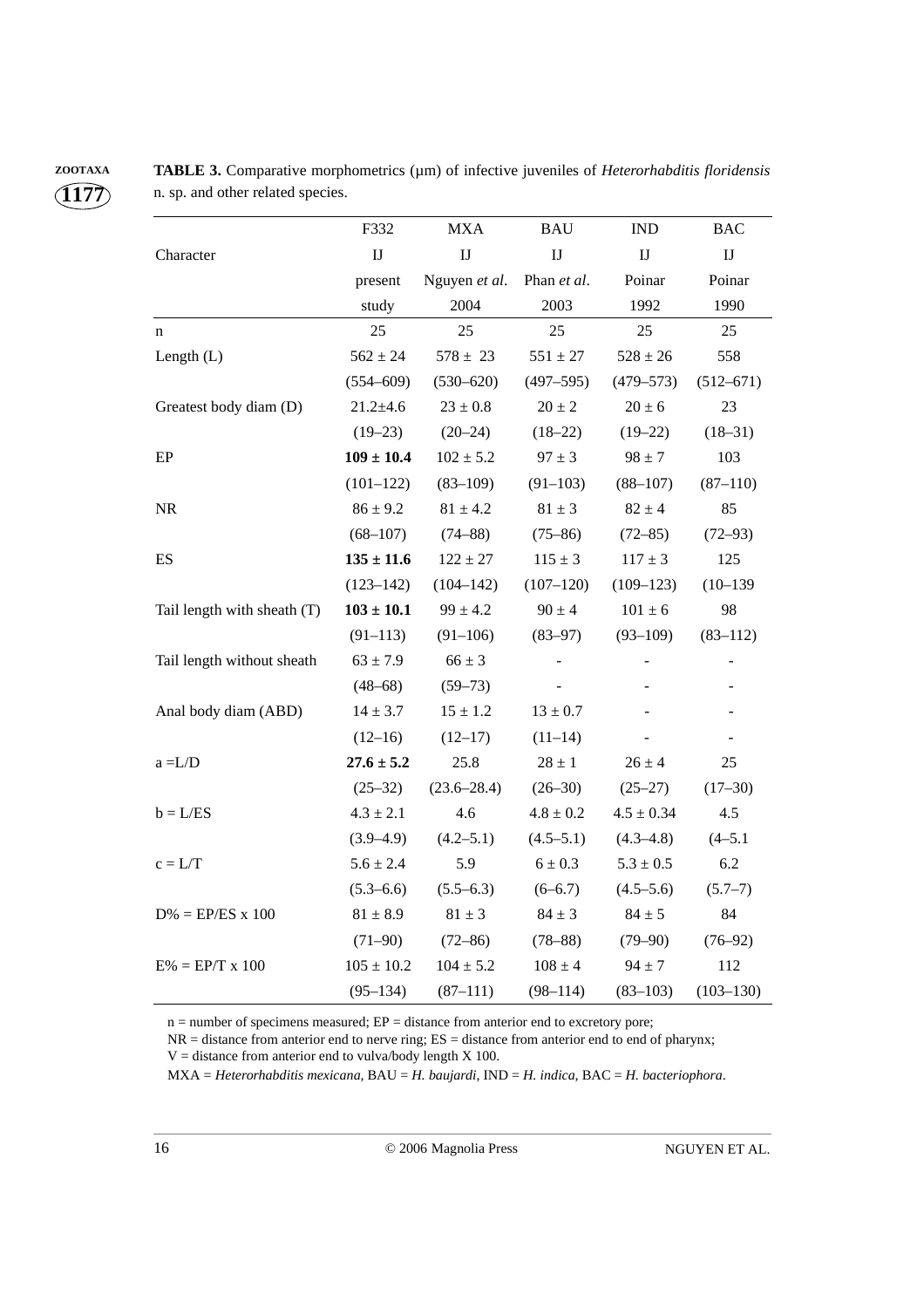| Species                | ITS <sub>1</sub>         | 5.8S | ITS <sub>2</sub> | $\mathbf{A}$ | $\mathcal{C}$           | G                               | T       |
|------------------------|--------------------------|------|------------------|--------------|-------------------------|---------------------------------|---------|
| (Seq length)           | (bp)                     | (bp) | (bp)             |              |                         |                                 |         |
| H. zealandica          | 387                      | 154  | 212              |              | 0.22233 0.21834 0.27318 |                                 | 0.28614 |
| (1003 bp)              |                          |      |                  |              |                         |                                 |         |
| H. downesi             | 374                      | 154  | 212              |              |                         | 0.23838 0.21717 0.26162 0.28283 |         |
| (990 b p)              |                          |      |                  |              |                         |                                 |         |
| H. megidis             | 384                      | 154  | 220              | 0.23284      |                         | 0.2199 0.27164                  | 0.27562 |
| (1005 bp)              |                          |      |                  |              |                         |                                 |         |
| H. marelatus           | 379                      | 154  | 211              |              |                         | 0.23417 0.21608 0.26432         | 0.28543 |
| (995 bp)               |                          |      |                  |              |                         |                                 |         |
| H. bacteriophora       | 389                      | 154  | 228              | 0.26347      |                         | 0.1998 0.25661                  | 0.28012 |
| (1021 bp)              |                          |      |                  |              |                         |                                 |         |
| H. indica              | 370                      | 154  | 215              |              |                         | 0.26316 0.20547 0.25506 0.27632 |         |
| (988 bp)               |                          |      |                  |              |                         |                                 |         |
| H. mexicana            | 394                      | 154  | 213              |              | 0.25545 0.20198         | 0.2604                          | 0.28218 |
| (1010 bp)              |                          |      |                  |              |                         |                                 |         |
| H. floridensis         | 393                      | 154  | 214              |              |                         | 0.25988 0.20059 0.25494         | 0.28458 |
| (1012 bp)              |                          |      |                  |              |                         |                                 |         |
| H. baujardi            | $\overline{\mathcal{L}}$ | 154  | 211              |              | 0.25732 0.19677         | 0.25089                         | 0.29502 |
| $(795 \text{ bp})^{1}$ |                          |      |                  |              |                         |                                 |         |

**TABLE 4.** Sequence length (base pairs =bp) and composition of ITS regions of nine species of *Het-* **ZOOTAXA** *erorhabditis.*

1) This sequence is not as complete as in other species.

? Not available.

**TABLE 5.** Pairwise distances between taxa. Below diagonal: Total character differences; above diagonal: Mean character differences (adjusted for missing data).

|    |                    | 1   | 2                        | 3                  | $\overline{4}$  | 5       | 6       | 7       | 8       | 9       | 10      |
|----|--------------------|-----|--------------------------|--------------------|-----------------|---------|---------|---------|---------|---------|---------|
|    | 1 H. zealandica    |     |                          | $-0.07614$ 0.09959 | 0.08595         | 0.15923 | 0.18352 | 0.19652 | 0.19734 | 0.23553 | 0.42261 |
|    | 2 H. downesi       | 75  | $\overline{\phantom{a}}$ |                    | 0.03959 0.03741 | 0.12590 | 0.15497 | 0.16770 | 0.16960 | 0.20561 | 0.41340 |
|    | 3 H. megidis       | 98  | 39                       | ٠                  | 0.05894         | 0.14051 | 0.17140 | 0.17890 | 0.18060 | 0.22222 | 0.42437 |
| 4  | H. marelatus       | 85  | 37                       | 58                 | $\sim$          | 0.12513 | 0.15641 | 0.16872 | 0.17061 | 0.20530 | 0.41598 |
|    | 5 H. bacteriophora | 157 | 123                      | 137                | 123             | ٠       | 0.15328 | 0.17725 | 0.17912 | 0.21476 | 0.43216 |
| 6  | H. indica          | 176 | 148                      | 163                | 150             | 147     | ۰       | 0.07857 | 0.07959 | 0.09449 | 0.42990 |
|    | 7 H. mexicana      | 192 | 162                      | 173                | 164             | 173     | 77      |         | 0.01586 | 0.03034 | 0.43996 |
|    | 8 H. floridensis   | 193 | 164                      | 175                | 166             | 175     | 78      | 16      | ۰       | 0.02399 | 0.44254 |
| 9. | H. baujardi        | 179 | 154                      | 168                | 155             | 163     | 72      | 24      | 19      | ٠       | 0.49035 |
| 10 | C. elegans         | 415 | 401                      | 418                | 406             | 430     | 417     | 439     | 439     | 381     |         |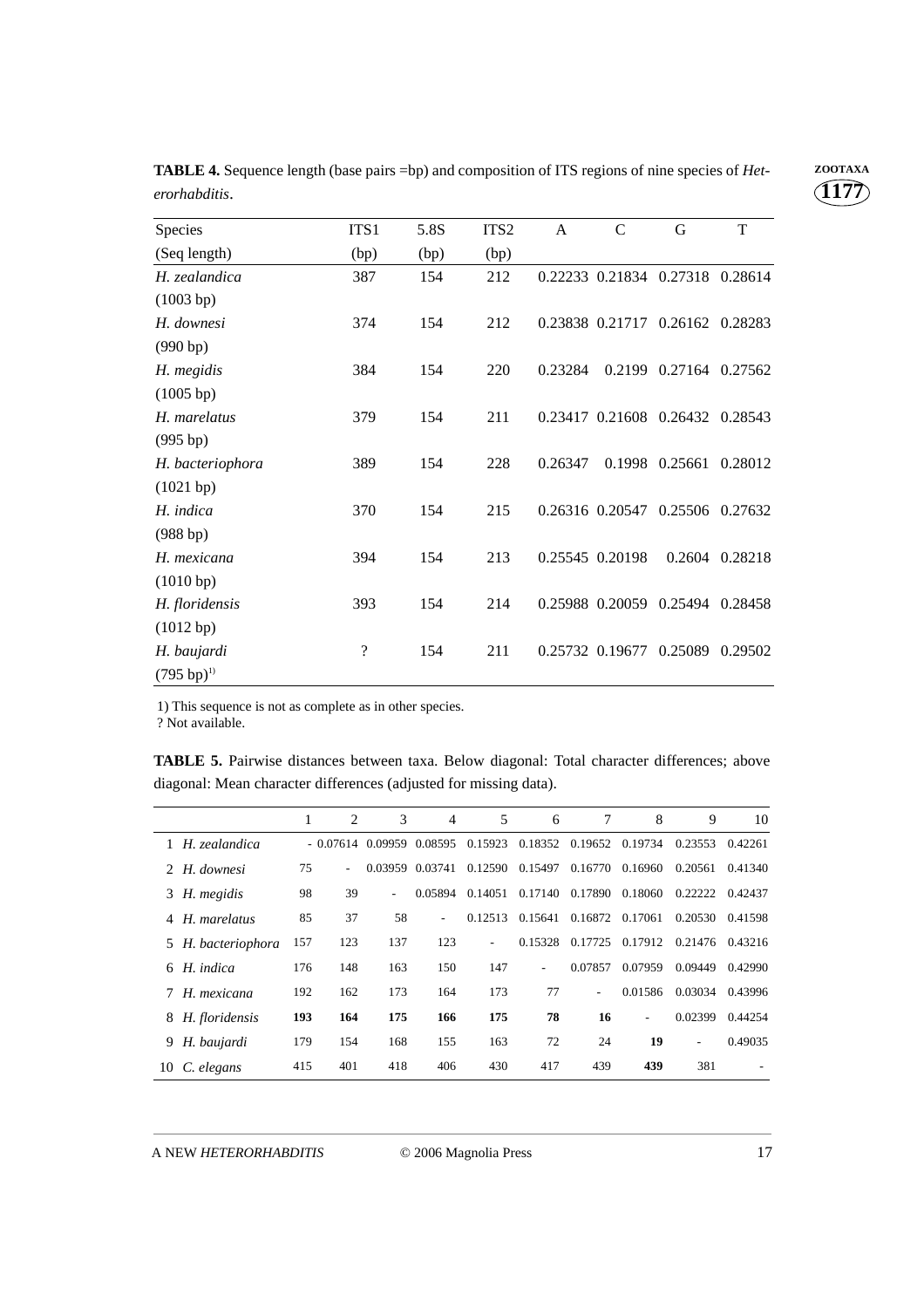#### **ZOOTAXA Acknowledgements**

**1177**

The authors thank the EM Core, University of Florida for the scanning microscope used to produce SEM photographs for this paper. This research was supported by a USDA CSREES grant to BJA and KBN; the Florida Agricultural Experiment Station, and approved for publication as Journal series No. R-11035.

#### **References**

- Adams, B.J. & Nguyen, K.B. (2002). Taxonomy and systematics. In: Gaugler, R. (Ed.) *Entomopathogenic nematology*. CABI, New York, New York, pp. 1–33.
- Adams, B.J., Burnell, A.M. & Powers, T.O. (1998). A phylogenetic analysis of *Heterorhabditis* (Nemata: Rhabditidae) based on internal transcribed spacer 1 DNA sequence data. *Journal of Nematology,* 30, 22–39.
- Phan, K.L., Subbotin. S.A., Nguyen,N.C. & Moens, M. 2003. *Heterorhabditis baujardi* sp. n. (Rhabditida: Heterorhabditidae) from Vietnam and morphometric data for *H. indica* populations. *Nematolog,* 5, 367–382.
- Cabanillas, H.E., Poinar, G.O., Jr. & Raulston, J.R. (1994). *Steinernema riobravis* n. sp. (Rhabditida: Steinernematidae) from Texas. *Fundamental and Applied Nematology,* 17, 123–131.
- Courtney, W.D., Polley, D. & Miller, V.I. (1955). TAF an improved fixative in nematode technique. *Plant Disease Reporter,* 39, 570–571.
- Bedding, R.A. & Akhurst, R.J. (1975). A simple technique for the detection of insect parasitic rhabditid nematodes in soil. *Nematologica,* 21, 109–110.
- Dutky, S.R., Thompson, J.V. & Cantwell, G.E. (1964). A technique for the mass propagation of the DD-136 nematode. *Journal of Insect Pathology,* 6, 417–422.
- Franklin, M. & Goodey, J.B. (1949). A cotton blue lactophenol technique for mounting plant-parasitic nematodes. *Journal of Helminthology,* 23, 175–178.
- Hasegawa, M., Kishino, H. & Yano, K. (1985). Dating of the human-ape splitting by a molecular clock of mitochondrial DNA. *Journal of Molecular Evolution* 22, 160–174.
- Klein, M.G. (1990). Efficacy against soil-inhibiting insect pests. In: Gaugler, R., & Kaya, H.K. (Eds.) *Entomopathogenic nematodes in biological control*. CRC Press, Boca Raton, Florida, pp. 195–214.
- Maddison, W.P. & Maddison, D.R. (2002). MacClade version 4.0. Sinauer, Sunderland, Massachusetts.
- Nguyen, K.B. 2005. Morphology and taxonomy of entomopathogenic nematodes. Available from http://kbn.ifas.ufl.edu/kbnstein.htm. (Accessed April 20, 2005).
- Nguyen, K.B. & Duncan, L.W. (2002). *Steinernema diaprepesi* n. sp. (Rhabditida : Steinernematidae), a parasite of the citrus root weevil *Diaprepes abbreviatus* (L) (Coleoptera : Curculionidae). *Journal of Nematology* 34, 159–170.
- Nguyen, K.B. & Smart, G.C., Jr. (1990). *Steinernema scapterisci* n. sp. (Steinernematidae: Nematoda). *Journal of Nematology* 22, 187–199.
- Nguyen, K.B. & Smart, G.C., Jr. (1995a). Morphometrics of infective juveniles of *Steinernema* spp. and *Heterorhabditis bacteriophora* (Nemata: Rhabditida). *Journal of Nematology* 27, 206– 212.
- Nguyen, K.B. & Smart, G.C., Jr. (1995b). Scanning electron microscope studies of *Steinernema glaseri* (Nematoda: Steinernematidae). *Nematologica* 41, 183–190.
- Nguyen, K.B., Maruniak, J. & Adams, B.J. (2001). The diagnostic and phylogenetic utility of the